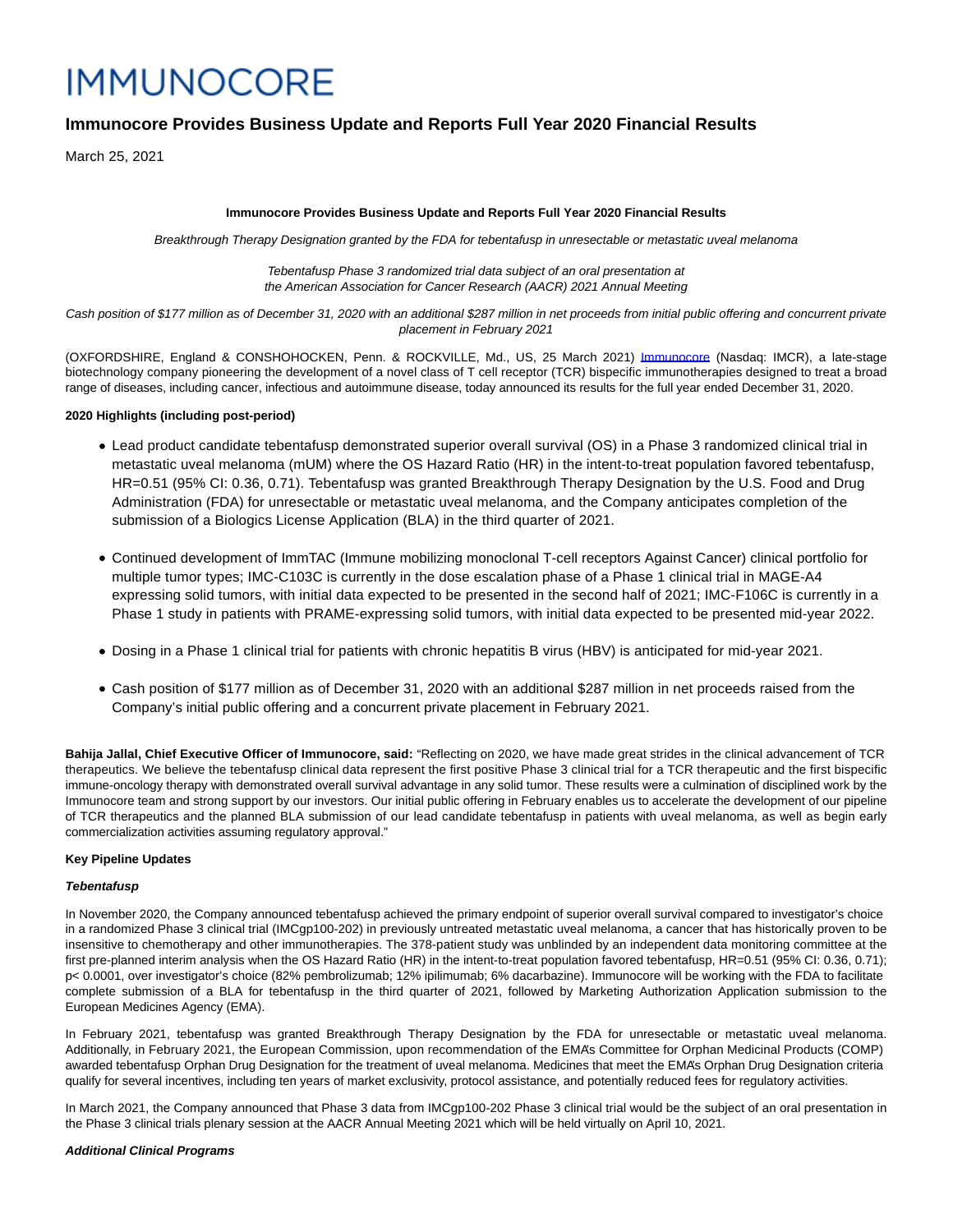#### IMC-C103C - MAGE-A4

As of year-end 2020, 21 patients had been dosed in the dose escalation portion of the IMC-C103C Phase 1/2 clinical trial in patients with solid tumors. Early pharmacodynamics data indicate that IMC-C103C monotherapy is demonstrating biological activity at the doses currently under evaluation. The Company plans to present Phase 1 data from this trial in the second half of 2021.

The Company believes that IMC-C103C is the only clinical stage off-the-shelf therapy candidate in development against MAGE-A4—an X-chromosome-linked cancer/testis protein that is broadly expressed across a range of cancer indications, including non-small-cell lung cancer, among others. IMC-C103C is part of a co-development/co-promotion collaboration with Genentech under which Immunocore shares program costs and profits equally.

## IMC-F106C – PRAME

As of year-end 2020, nine patients had been dosed in the dose escalation portion of the IMC-F106C Phase 1/2 clinical trial. The trial is designed to study the safety and preliminary activity of IMC-F106C as a monotherapy in patients with PRAME-expressing solid tumors. The Company plans to report initial Phase 1 data from this trial in mid-2022.

IMC-F106C is an ImmTAC targeting a PRAME derived peptide presented by HLA-A\*02:01 and is the first off-the-shelf therapeutic targeting PRAME. PRAME has the highest expression frequency of all cancer/testis antigens across a range of solid and hematologic cancers, notably non-small-cell lung cancer, and its expression is generally identified as a poor prognostic feature. Immunocore retains full rights to IMC-F106C.

#### IMC-I109V – HBV

In August 2020, the Company announced the publication of novel therapeutic approach with the potential to provide a functional cure for chronic hepatitis B, in leading peer-reviewed journal, Hepatology. These data support on-target efficacy of the lead HBV ImmTAV against HBV-infected hepatocytes. The Company plans to initiate dosing in the single ascending dosing portion of the trial in mid-2021.

# IMC-M113V – HIV

In 2020, the Company advanced IMC-M113V through GMP manufacturing and IND supporting pre-clinical studies for human immunosuppression virus (HIV). The Company's HIV programs are funded by the Bill & Melinda Gates Foundation, and regulatory submission to enable clinical testing is anticipated in the second half of 2021.

# GSK-01– NY-ESO

The GSK-01 NY-ESO Phase 1 dose escalation study to determine safety, and which is enrolling several different tumor types, is still ongoing. An expansion phase was planned to initiate once the Phase 1 dose escalation was complete. However, following a portfolio review, Immunocore, in collaboration with GSK, have jointly elected not to plan for or initiate the efficacy determining expansion phase of the trial. The expansion arm was planned to be conducted in synovial sarcoma, an ultra-rare disease which is already addressed by other assets in the Company's portfolio including MAGE-A4 and PRAME. Consequently, GSK has forgone their option to acquire an exclusive license to the NY-ESO program and Immunocore will retain ownership of the asset. Immunocore plans to present the data from the Phase 1 study in 2022.

#### **Corporate Updates**

#### **Fundraising and initial public offering on Nasdaq**

In February 2021, the Company raised \$312.1 million in aggregate financing and approximately \$287 million in net proceeds from its initial public offering on Nasdaq of 11,426,280 American Depositary Shares (ADSs), including the exercise in full by the underwriters of their option to purchase an additional 1,490,384 ADSs, at an initial public offering price of \$26.00 per ADS. In addition to the ADSs sold in the public offering, Immunocore announced the completion of the concurrent sale of an additional 576,923 ADSs at the initial offering price of \$26.00 per ADS, for gross proceeds of approximately \$15 million, in a private placement to the Bill & Melinda Gates Foundation.

In December 2020, the Company completed a \$75 million Series C private financing round led by existing and new investors.

In November 2020, the Company closed a \$100 million senior secured loan facility with Oxford Finance LLC.

In March 2020, the Company completed a \$130 million Series B private financing round.

# **Financial Results**

Cash and cash equivalents at December 31, 2020 totaled \$177 million, before including the \$287 million in net proceeds from the initial public offering and concurrent private placement in February 2021. This compared to \$97 million at December 31, 2019.

Revenue for the year ended December 31, 2020 from collaboration agreements was £30.1 million compared to £25.7 million for the year ended December 31, 2019.

For the year ended December 31, 2020, our research and development expenses were £74.8 million compared to £100.0 million for the year ended December 31, 2019. For the year ended December 31, 2020, administrative expenses were £45.7 million, compared to £44.2 million for the year ended December 31, 2019. Our loss for the year ending December 31, 2020 was £74.1 million, compared to million £103.9 million for the year ended December 31, 2019.

The Company anticipates that its existing cash and cash equivalents, together with the net proceeds from its initial public offering and its debt facility, is sufficient to enable the Company to fund planned operating expenses and capital expenditure requirements through at the least the end of 2022.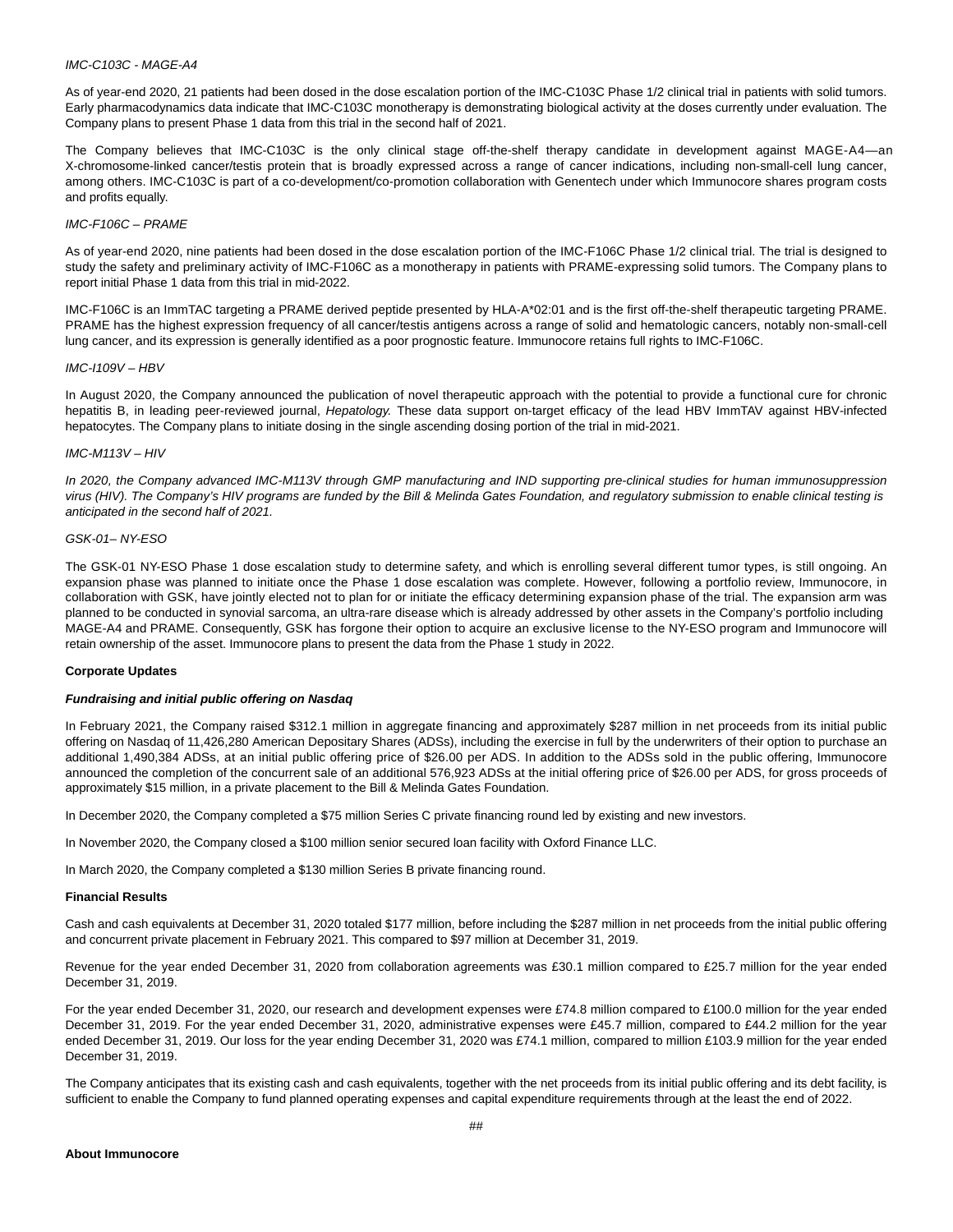Immunocore is a late-stage biotechnology company pioneering the development of a novel class of TCR bispecific immunotherapies called ImmTAX – Immune mobilizing monoclonal TCRs Against X disease – designed to treat a broad range of diseases, including cancer, infectious and autoimmune. Leveraging its proprietary, flexible, off-the-shelf ImmTAX platform, Immunocore is developing a deep pipeline in multiple therapeutic areas, including five clinical stage programs in oncology and infectious disease, advanced pre-clinical programs in autoimmune disease and multiple earlier pre-clinical programs. Immunocore's most advanced oncology therapeutic candidate, tebentafusp, has demonstrated an overall survival benefit in a randomized Phase 3 clinical trial in metastatic uveal melanoma, a cancer that has historically proven to be insensitive to other immunotherapies.

# **Forward Looking Statements**

This press release contains "forward-looking statements" within the meaning of the Private Securities Litigation Reform Act of 1995, including, but are not limited to, statements regarding the efficacy, safety and therapeutic potential of tebentafusp, the design, progress, timing, scope and results of the Company's trials including IMCgp100-202, the anticipated timing of disclosure of results of clinical trials, plans for initiating future clinical trials and extension studies, the Company's development programs including the discovery and development of new product candidates, the potential benefit of Breakthrough Therapy Designation or Orphan Drug Designation for tebentafusp, the timing of regulatory filings including estimates regarding the planned submission a BLA for tebentafusp, the likelihood of obtaining regulatory approval of any of the Company's product candidates including tebentafusp, and the regulatory approval path for tebentafusp. Any forward-looking statements are based on management's current expectations of future events and are subject to a number of risks and uncertainties that could cause actual results to differ materially and adversely from those set forth in or implied by such forward-looking statements, many of which are beyond the Company's control. These risks and uncertainties include, but are not limited to, the impacts of the COVID-19 pandemic on the Company's business, clinical trials and financial position; unexpected safety or efficacy data observed during preclinical studies or clinical trials; clinical trial site activation or enrollment rates that are lower than expected; changes in expected or existing competition; changes in the regulatory environment; and the uncertainties and timing of the regulatory approval process. For a discussion of other risks and uncertainties, and other important factors, any of which could cause our actual results to differ from those contained in the forward-looking statements, see the section titled "Risk Factors" in the Company's final prospectus dated February 4, 2021 filed with the Securities and Exchange Commission pursuant to Rule 424(b)(4) on February 8, 2021, as well as discussions of potential risks, uncertainties, and other important factors in the Company's subsequent filings with the Securities and Exchange Commission. All information in this press release is as of the date of the release, and the Company undertakes no duty to update this information, except as required by law.

#### **CONTACT:**

**Immunocore**

Debra Nielsen, Head of Communications T: +1 (610) 368-8602 E: debra.nielsen@immunocore.com Follow on Twitter: @Immunocore

#### **Consilium Strategic Communications (corporate and financial)**

Mary-Jane Elliott/ Chris Welsh/ Sukaina Virji T: +44 (0)203 709 5700 E: [Immunocore@consilium-comms.com](https://www.globenewswire.com/Tracker?data=ri3upA94elA86O_VRBKY27O-ocOwNqhwVVdjd2_M18aVre3zJXJIaZF8GV3FNVeufS6f6kHJ57JcTMlmmpkracT2QILTfjaeQ6akcBEz4uXVXC0MHz2UIq_SGcLKxCzH)

# **Investor Relations**

Clayton Robertson, Head of Investor Relations T: +1 215-384-4781 E: [ir@immunocore.com](https://www.globenewswire.com/Tracker?data=CKd78SKWZ4vPcGSuoo4Nm-3J64_9s-4xyCA07p-KaFMfgF7nC9znc9XZl8Fpw0f7fxhJXAJWIB5HSbyjHAcp8rvJOBJiR2swb5HTu2x2NGo=)

#### **Immunocore Limited Annual report and consolidated financial statements December 31, 2020**

# **Consolidated Statements of Financial Position as at December 31,**

|                                      | 2020<br>£'000 | 2019<br>£'000 |
|--------------------------------------|---------------|---------------|
| <b>Non-current assets</b>            |               |               |
| Property, plant and equipment        | 13,754        | 18,302        |
| Right of use assets                  | 23,093        | 36,578        |
| Investment in sub-lease              | 776           | 591           |
| Other non-current financial assets   | 4,410         | 4,390         |
| Deferred tax asset                   | 2,230         | 1,507         |
| <b>Total non-current assets</b>      | 44,263        | 61,368        |
| <b>Current assets</b>                |               |               |
| Trade and other receivables          | 10,280        | 9,639         |
| Tax receivable                       | 12,935        | 40,410        |
| Embedded derivative assets           |               | 266           |
| Cash and cash equivalents            | 129,716       | 73,966        |
| <b>Total current assets</b>          | 152,931       | 124,281       |
| <b>Total assets</b>                  | 197,194       | 185,649       |
| <b>Equity</b>                        |               |               |
| Share capital                        |               |               |
| Share premium                        | 386,230       | 283,250       |
| Foreign currency translation reserve | 163           | (32)          |
| Share-based payment reserve          | 18,821        | 10,659        |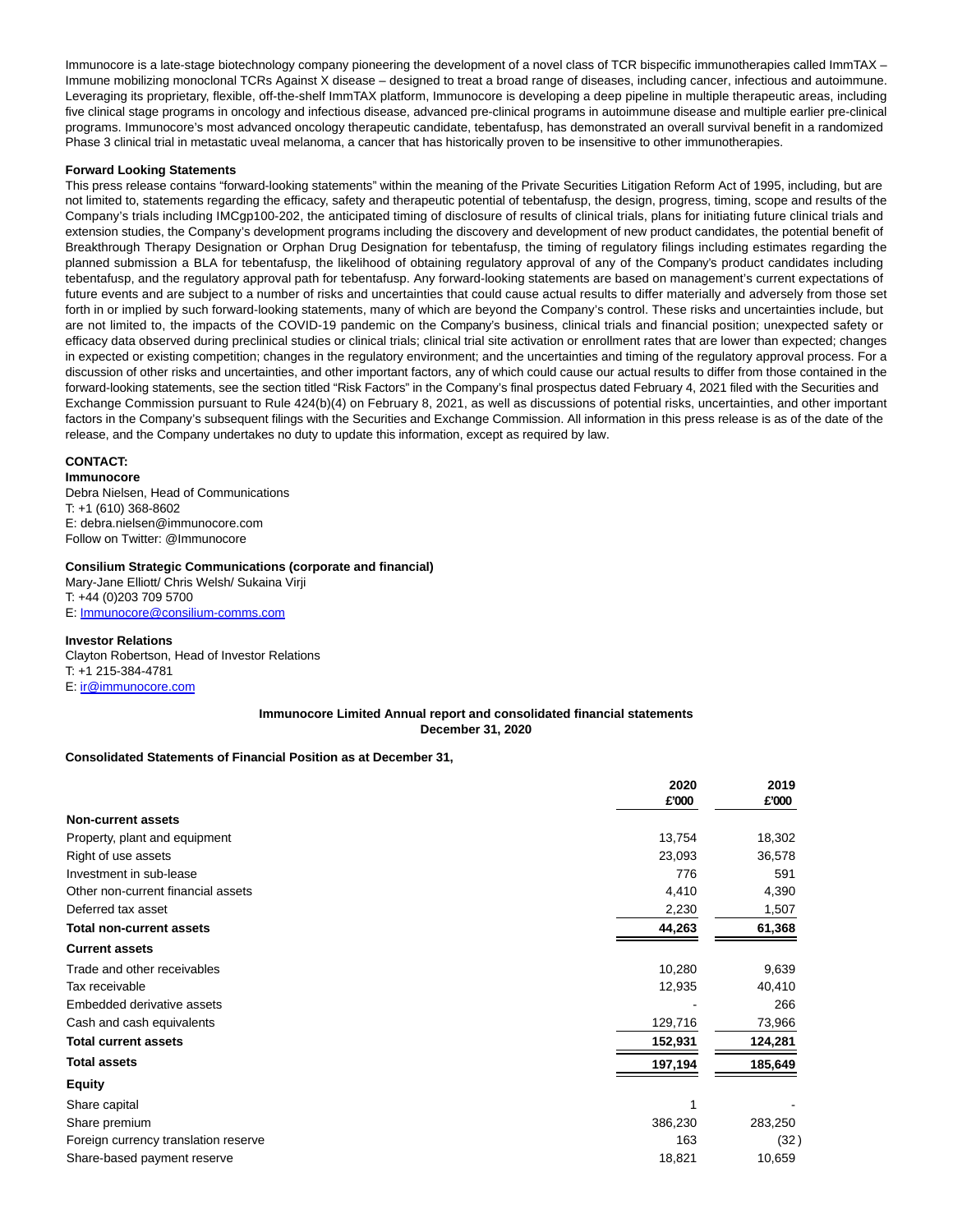| Accumulated deficit                   | (349, 869) | (279, 106) |
|---------------------------------------|------------|------------|
| <b>Total equity</b>                   | 55,346     | 14,771     |
| <b>Non-current liabilities</b>        |            |            |
| Interest-bearing loans and borrowings | 36,654     |            |
| <b>Deferred liabilities</b>           | 24,868     | 47,961     |
| Lease liabilities                     | 25,190     | 38,299     |
| <b>Provisions</b>                     | 138        | 105        |
| <b>Total non-current liabilities</b>  | 86,850     | 86,365     |
| <b>Current liabilities</b>            |            |            |
| Interest-bearing loans and borrowings |            | 19,157     |
| Trade and other payables              | 25,728     | 29,501     |
| Deferred liabilities                  | 27,118     | 28,522     |
| Tax payable                           |            | 72         |
| Lease liabilities                     | 2,043      | 1,951      |
| Derivative liabilities                |            | 5,127      |
| <b>Provisions</b>                     | 109        | 183        |
| <b>Total current liabilities</b>      | 54,998     | 84,513     |
| <b>Total liabilities</b>              | 141,848    | 170,878    |
| Total equity and liabilities          | 197,194    | 185,649    |

# **Immunocore Limited Annual report and consolidated financial statements December 31, 2020**

**Consolidated Statements of Loss and Other Comprehensive Income for the years ended December 31,**

|                                                                               |   | 2020     |           |            | 2019 |            |   | 2018      |           |
|-------------------------------------------------------------------------------|---|----------|-----------|------------|------|------------|---|-----------|-----------|
|                                                                               | £ | '000     |           | £          | '000 |            | £ | '000'     |           |
| Revenue                                                                       |   |          | 30,114    |            |      | 25,669     |   |           | 23,654    |
| <b>Total revenue</b>                                                          |   |          | 30,114    |            |      | 25,669     |   |           | 23,654    |
| Net other operating income                                                    |   |          | 4,242     |            |      | 185        |   |           | 622       |
| Research and development costs                                                |   |          | (74, 809) |            |      | (99, 991)  |   |           | (83, 575) |
| Administrative expenses                                                       |   |          | (45, 740) |            |      | (44, 183)  |   |           | (34, 156) |
| <b>Operating loss</b>                                                         |   |          | (86, 193) |            |      | (118, 320) |   |           | (93, 455) |
| Other income                                                                  |   |          |           |            |      |            |   |           | 4,979     |
| Finance income                                                                |   |          | 2,208     |            |      | 1,510      |   |           | 1,140     |
| Finance costs                                                                 |   |          | (3,375)   |            |      | (9,379)    |   |           | (842)     |
| Non-operating (expense) / income                                              |   |          | (1, 167)  |            |      | (7,869)    |   |           | 5,277     |
| Loss before taxation                                                          |   |          | (87, 360) |            |      | (126, 189) |   |           | (88, 178) |
| Income tax credit                                                             |   |          | 13,267    |            |      | 22,258     |   |           | 16,548    |
| Loss for the year                                                             |   | (74,093) |           | (103, 931) |      |            |   | (71, 630) |           |
| Other comprehensive (expense) / income                                        |   |          |           |            |      |            |   |           |           |
| Exchange differences on translation of foreign operations                     |   |          | 195       |            |      | (99)       |   |           | 72        |
| Income tax effect relating to the components of other<br>comprehensive income |   |          |           |            |      |            |   |           | 3,634     |
| Total other comprehensive (expense) / income for the year,<br>net of tax      |   |          | 195       |            |      | (99)       |   |           | 3,706     |
| Total comprehensive loss for the year, net of tax                             |   |          | (73, 898) |            |      | (104, 030) |   |           | (67, 924) |
| Basic and diluted loss per share - £                                          |   |          | (2.79)    |            |      | (4.66)     |   |           | (3.32)    |

# **Cash Flows**

The following table summarizes the primary sources and uses of cash for each period presented:

| Year ended December 31, |     |  |     |      |      |  |     |  |
|-------------------------|-----|--|-----|------|------|--|-----|--|
| 2020                    |     |  |     | 2019 | 2018 |  |     |  |
|                         | 000 |  | 000 |      | 000  |  | 000 |  |